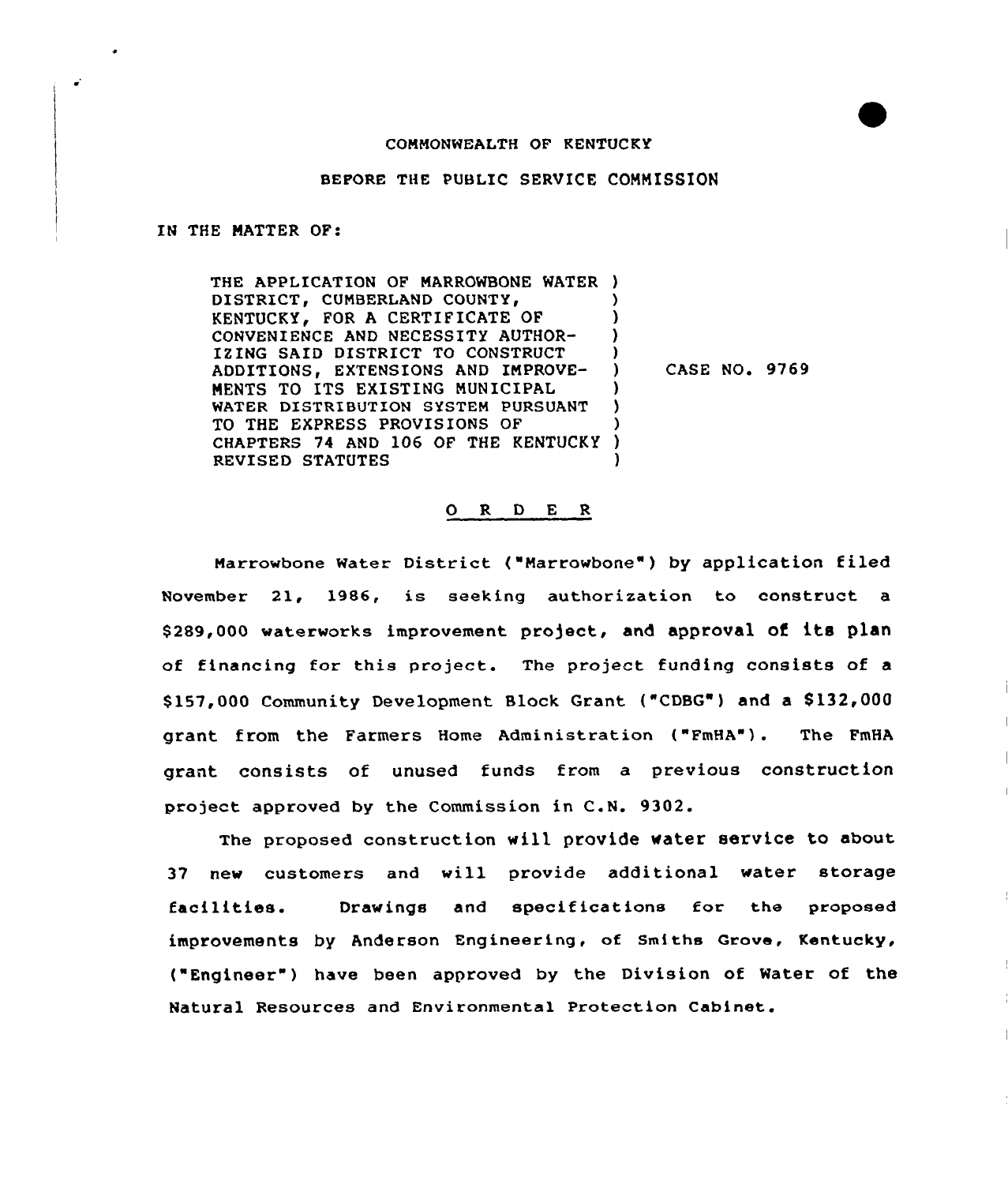# CONTINUITY QF ADEQUATE AND RELIABLE SERVICE

The evidence indicates that reliable and adequate service can be maintained throughout the expanded system after completion of the proposed construction. However, there is one area on Aliens Creek Road that could have service pressures below 30 psig, which is in violation of 807 KAR 5:066, Section 6(1). Marrowbone is also proposing to construct a water storage tank with no positive means of controlling its water level. Narrowbone is apparently going to depend on customer demand, friction loss of the water system, the establishment of a higher overflow than the existing water storage tank and manual operation of the high service pump to prevent any overflow. This type of operation requires very close supervision by District personnel and is neither dependable nor efficient. Marrowbone should monitor the activity of both storage tanks after construction to ensure their proper operation.

In addition, Marrowbone's water treatment plant is nearing its treatment capacity. Marrowbone should immediately begin studying methods to supply additional water to its system. This review should consider the feasibility of expanding its present treatment facilities as well as purchasing water from adjacent water purveyors.

# FINDINGS AND ORDERS

The Commission, after consideration of the evidence of record, and being advised, is of the opinion and finds thats

l. Public convenience and necessity require that the construction proposed be performed and that <sup>a</sup> certificate of public convenience and necessity be granted; however, Marrowbone

 $-2-$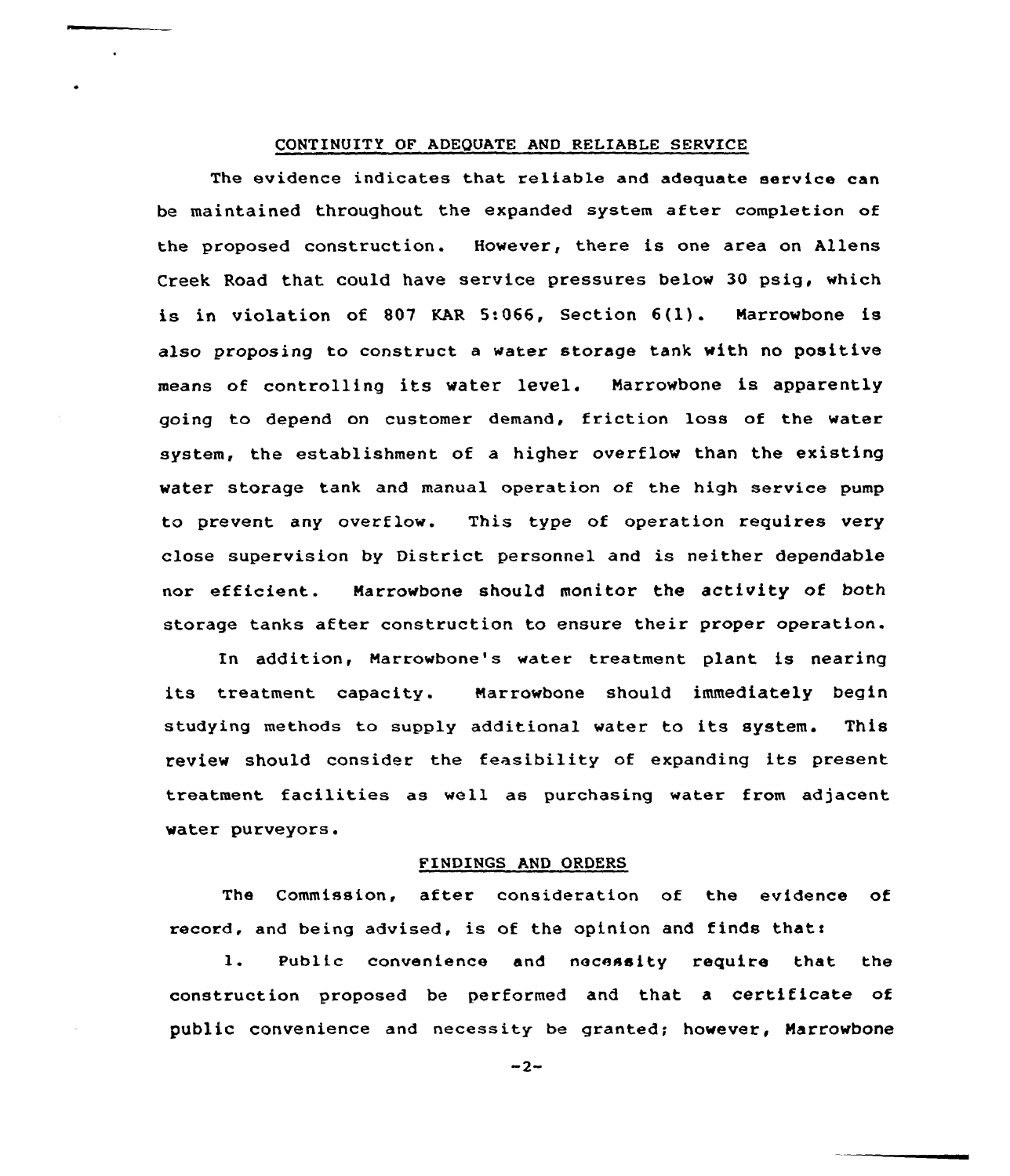should monitor the service to any potential low pressure areas and the water level of the proposed storage tank.

2. The proposed construction consists of approximately 8.1 miles of 4-, and 3-inch diameter pipelines, <sup>a</sup> 100,000-gallon water storage tank and related appurtenances. The low bids totaled \$165,314 but the total cost will be about S289,000 after allowances are made for fees, contingencies, and other indirect costs.

3. Narrowbone should monitor the adequacy of the expanded water distribution system after construction and the effect the proposed construction has on water treatment plant capacity. If the level of service is inadequate or declining, Narrowbone should take immediate action to maintain the level of service in conformance with the regulations of the Commission.

4. Narrowbone should obtain approval from the Commission prior to performing any additional construction not expressly certificated by this Order.

S. Any deviations from the construction herein approved which could adversely affect service to any customer should be done only with the prior approval of the Commission.

6. Narrowbone should furnish duly verified documentation of the total cost of this pro)ect including the cost of construction and all other capitalized costs (engineering, legal, administrative, etc.) within <sup>60</sup> days of the date that construction is substantially completed. Said construction costs should be classified into appropriate plant accounts in accordance with the Uniform System of Accounts for Mater Utilities.

 $-3-$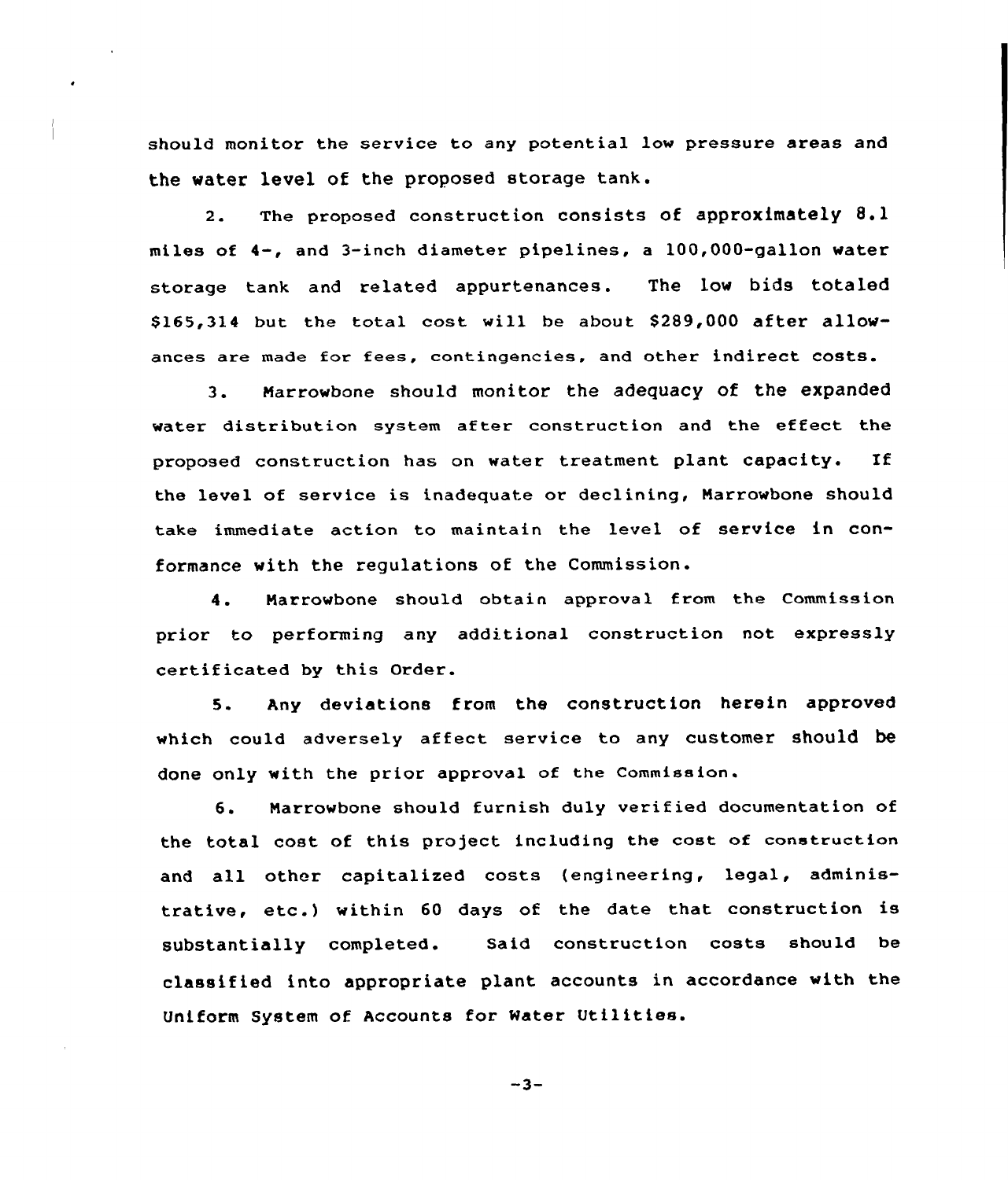7. Narrowbone's contract with its Engineer should require the provision of full-time resident inspection under the general supervision of a professional engineer with a Kentucky registration in civil or mechanical engineering. This should ensure that the construction work is done in accordance with the contract drawings and specifications and conforms with the best practices of the construction trades involved in the project.

8. Marrowbone should require the Engineer, within 60 days of the substantial completion of this construction, to furnish a copy of the "as-built" drawings and a signed statement that the project has been satisfactorily completed in accordance with the contract plans and specifications.

9. The financing plan proposed by Narrowbone is for lawful objects within the corporate purpose of its utility operations, is necessary and appropriate for and consistent with the proper performance of its service to the public and will not impair its ability to perform that service and should, therefore, be approved

10. The financing secured by Narrowbone for this project will be needed to pay for the work herein approved. Narrowbone's financing plan should, therefore, be approved.

IT IS THEREFORE ORDERED that:

1. Narrowbone be and it hereby is granted <sup>a</sup> certificate of public convenience and necessity to proceed with the proposed construction project as set forth in the drawings and specifications of record herein on the condition that the potential low pressure areas and the water level of the proposed storage tank be

 $-4-$